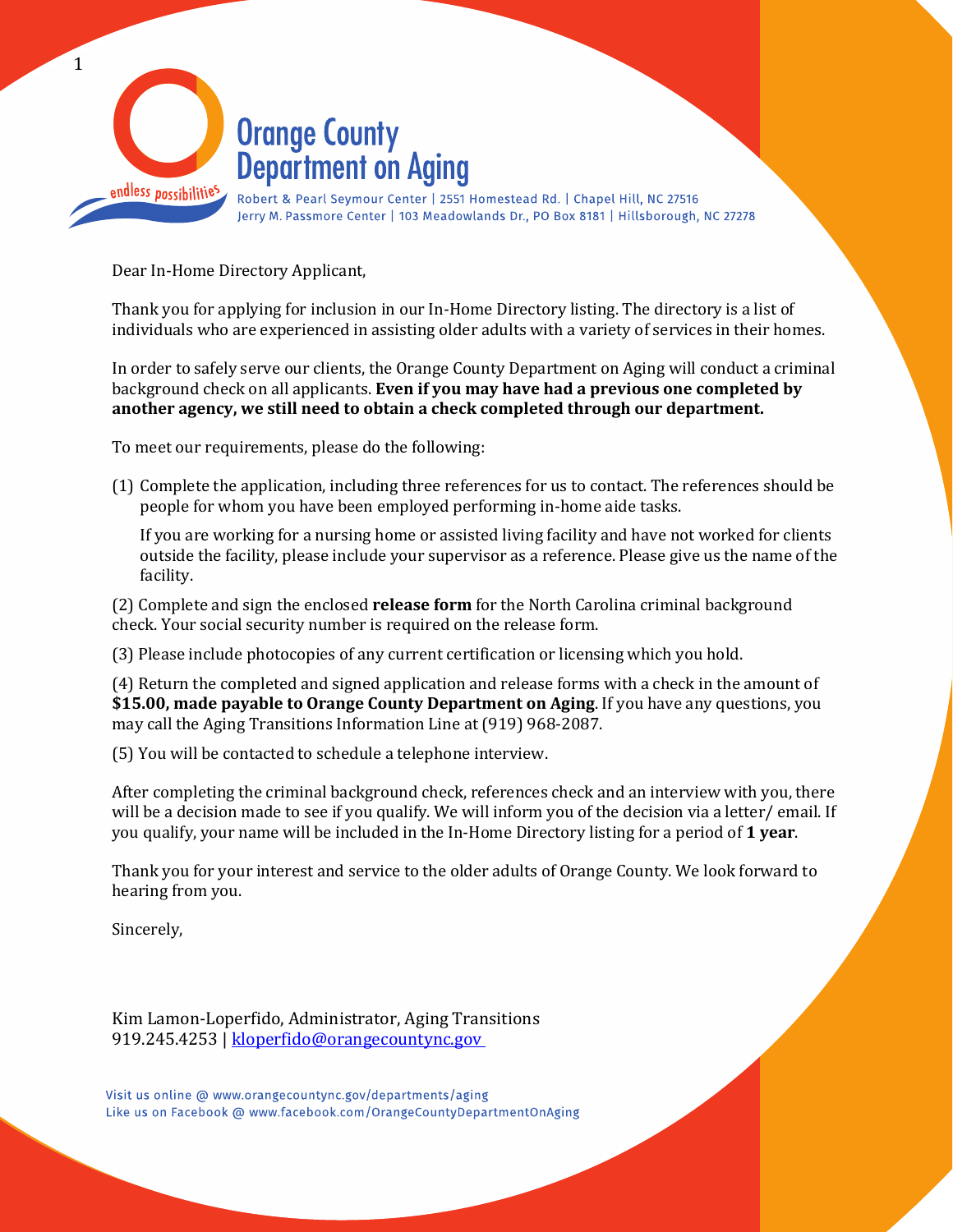## **ORANGE COUNTY DEPARTMENT on AGING ROBERT and PEARL SEYMOUR CENTER 2551 Homestead Road, Chapel Hill, NC 27516 919 968-2087**

The **In-Home Assistance Directory** is on the Orange County Department on Aging website and is available for distribution to residents who need in-home services. If you are approved to be listed on the Directory, you will be contacted directly by the individual who is in need of your services. You will negotiate your salary, hours, etc., with that individual. **The Orange County Department on Aging does not find employment for or hire In-Home Assistant applicants. Please complete this application in full**. Your three references should be people for whom you have provided tasks similar to in-home care. **If your current or past work is/was for a nursing home or assisted living facility and you have not worked for clients outside the facility, please include your supervisor as a reference.**  You will be contacted with a decision on whether you have been approved to have your name added to the In-Home Assistance Directory **after** we have interviewed **you and your references** and have obtained the information from your criminal background check. This process can take up to 4 weeks to complete. Thank you for your interest in being included on the Directory.

#### **IN-HOME ASSISTANCE DIRECTORY APPLICATION**

(Please type or print answers for all information.)

| <b>Full Name:</b>                             | Date: |  |
|-----------------------------------------------|-------|--|
| Address:                                      |       |  |
| Phone Number(s) Including Area Codes: (Cell): | Other |  |

Email address: **Email address**: **Email address** 

# **Educational Background:**

| Diplomas, Degrees, Licenses,<br>Certifications (if license/certification,<br>attach a copy) | School/Agency Issued By | Expiration Date (if applicable) |
|---------------------------------------------------------------------------------------------|-------------------------|---------------------------------|
|                                                                                             |                         |                                 |
|                                                                                             |                         |                                 |
|                                                                                             |                         |                                 |
|                                                                                             |                         |                                 |
|                                                                                             |                         |                                 |
|                                                                                             |                         |                                 |

#### **Please indicate the services which you will provide to older adults (check all that apply):**

| Companionship                                                                                                           |
|-------------------------------------------------------------------------------------------------------------------------|
| Errands                                                                                                                 |
| Light Housekeeping                                                                                                      |
| Mail/phone calls/correspondence                                                                                         |
| <b>Meal Preparation</b>                                                                                                 |
| Nursing Tasks (e.g., medication oversight). **Must have current certification/license                                   |
| Personal Care (e.g., bathing, dressing, feeding, toileting and hands on care) **Must have current certification/license |
| Transferring/positioning client                                                                                         |
| Are you willing to use your car to transport clients?                                                                   |
| Other skills or assistance you can provide:                                                                             |

What physical limitations do you have?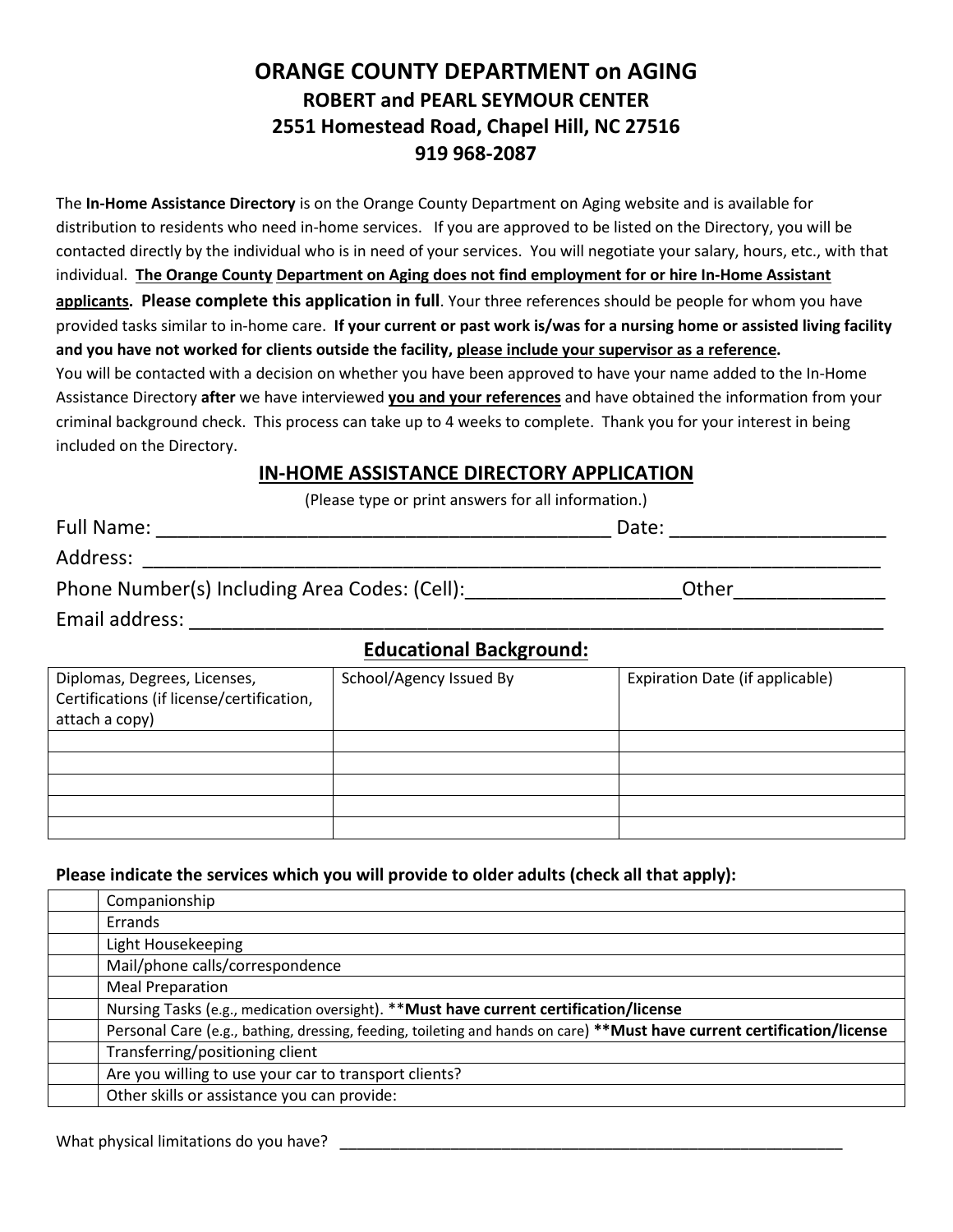| Check Days of the week available: Mon.     Tue.     Wed.   Thur.   Fri.   Sat.  <br>Sun.l   |  |  |  |
|---------------------------------------------------------------------------------------------|--|--|--|
| Are you willing to work holidays?<br>l Yes<br><b>No</b>                                     |  |  |  |
| Indicate Hours Available:                                                                   |  |  |  |
| Hourly wage desired: \$<br>Negotiable?                                                      |  |  |  |
| Will you do overnight care?<br> Yes <br>No<br>Overnight wage desired: \$                    |  |  |  |
| Please list any work restrictions (e.g., smokers, drinkers, pets, allergies, etc) you have? |  |  |  |
|                                                                                             |  |  |  |

## **EMPLOYMENT HISTORY**

\_\_\_\_\_\_\_\_\_\_\_\_\_\_\_\_\_\_\_\_\_\_\_\_\_\_\_\_\_\_\_\_\_\_\_\_\_\_\_\_\_\_\_\_\_\_\_\_\_\_\_\_\_\_\_\_\_\_\_\_\_\_\_\_\_\_\_\_\_\_\_\_\_\_\_\_\_\_\_\_\_\_\_\_\_\_\_\_\_\_

| <b>EMPLOYER NAME</b> | <b>DATES</b><br><b>EMPLOYED</b> | <b>JOB TITLE</b> | <b>JOB DUTIES</b> | <b>REASON for LEAVING</b> |
|----------------------|---------------------------------|------------------|-------------------|---------------------------|
|                      |                                 |                  |                   |                           |
|                      |                                 |                  |                   |                           |
|                      |                                 |                  |                   |                           |
|                      |                                 |                  |                   |                           |
|                      |                                 |                  |                   |                           |

## **REFERENCES**

Please list the names of 3 references, **who are people for whom you have provided tasks similar to in-home care.** If your current or past employment is/was for a nursing home or assisted living facility and you have not worked for clients outside the facility, **please include your supervisor(s) as a reference**. Please advise them that you have listed them as a reference and provide the best contact information available for them. **If we are unsuccessful in reaching them, we will be unable to process your application.**

| <b>REFERENCE NAME</b> | <b>RELATIONSHIP</b><br>(i.e., employer,<br>supervisor, etc.) | Phone #'s | <b>Email Address</b> |
|-----------------------|--------------------------------------------------------------|-----------|----------------------|
|                       |                                                              |           |                      |
|                       |                                                              |           |                      |
|                       |                                                              |           |                      |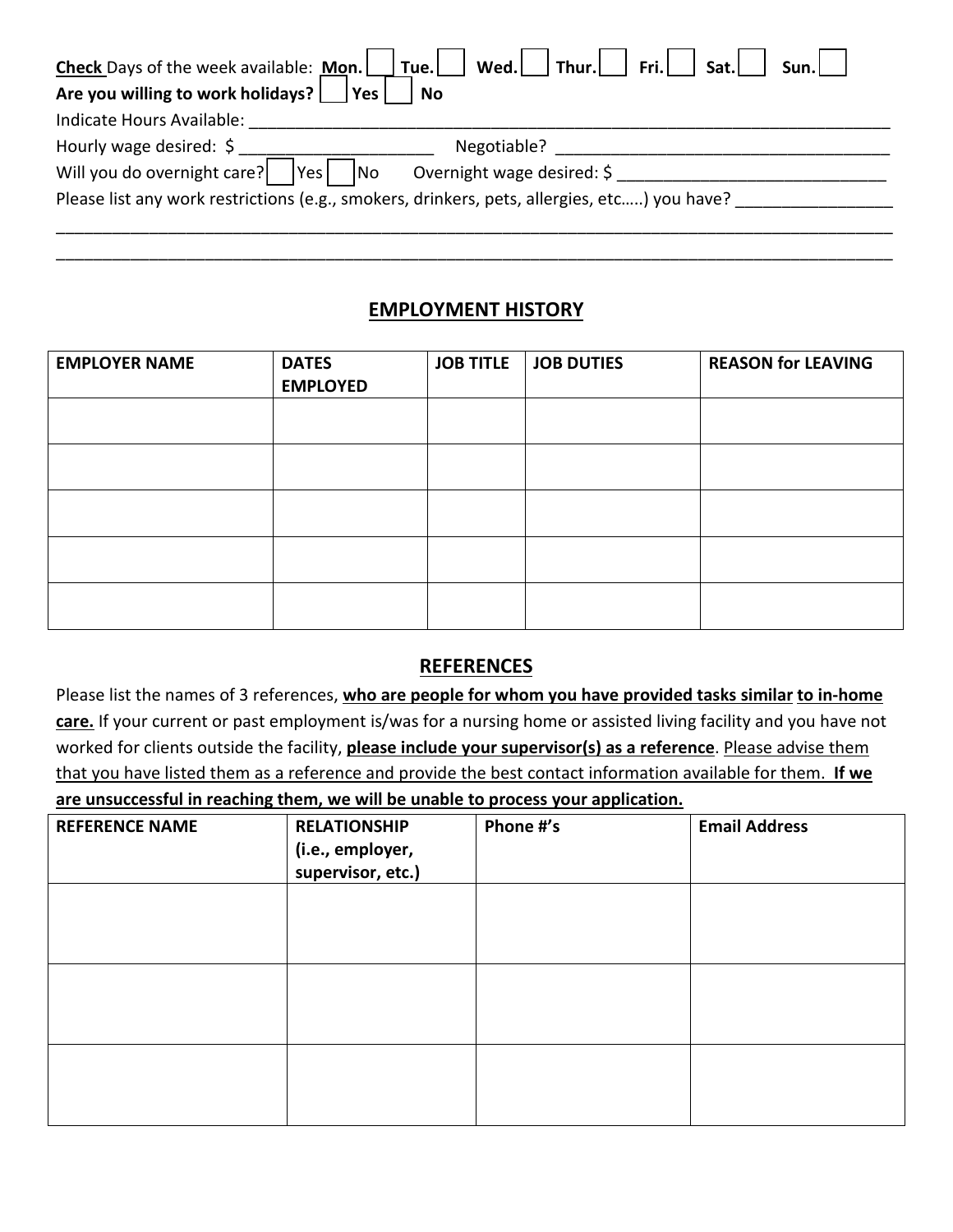### **BACKGROUND HISTORY**

In keeping with our agency's core values, our goal is to ensure that persons listed on this Directory have the skills and work ethics that will make them great employees for residents, who access this resource. If you have infractions of the law that we deem unacceptable to qualify you to be on this Directory, we will advise you of the same.

Date you moved to North Carolina: \_\_\_\_\_\_\_\_\_\_\_\_\_\_\_\_\_\_\_\_\_\_\_\_\_\_\_\_\_\_\_\_\_\_\_\_\_\_\_\_\_\_\_\_\_\_\_\_\_\_\_\_\_\_\_\_\_

Please list all **arrests** you have had, the dates and dispositions:

| <b>ARRESTED FOR:</b> | <b>DATE ARRESTED</b> | <b>DISPOSITION</b> |
|----------------------|----------------------|--------------------|
|                      |                      |                    |
|                      |                      |                    |
|                      |                      |                    |
|                      |                      |                    |
|                      |                      |                    |
|                      |                      |                    |
|                      |                      |                    |
|                      |                      |                    |

Please list all **convictions** for misdemeanors and felonies and the date(s) convicted:

| <b>CONVICTED OF:</b> | <b>DATE CONVICTED</b> |
|----------------------|-----------------------|
|                      |                       |
|                      |                       |
|                      |                       |

| I, (print your name)                                                                       | , agree to report to the Orange |
|--------------------------------------------------------------------------------------------|---------------------------------|
| County Department on Aging Office any arrests for misdemeanors or felonies committed while |                                 |
| my name appears on the In-Home Assistance Directory. If the Aging Transitions Office       |                                 |
| determines that I have failed to report such an arrest, I understand that my name will be  |                                 |
| removed from the Directory.                                                                |                                 |

| * *<br>טור<br>,,,,,,,,,<br>. . | Jalt<br>- - - - - |
|--------------------------------|-------------------|
|--------------------------------|-------------------|